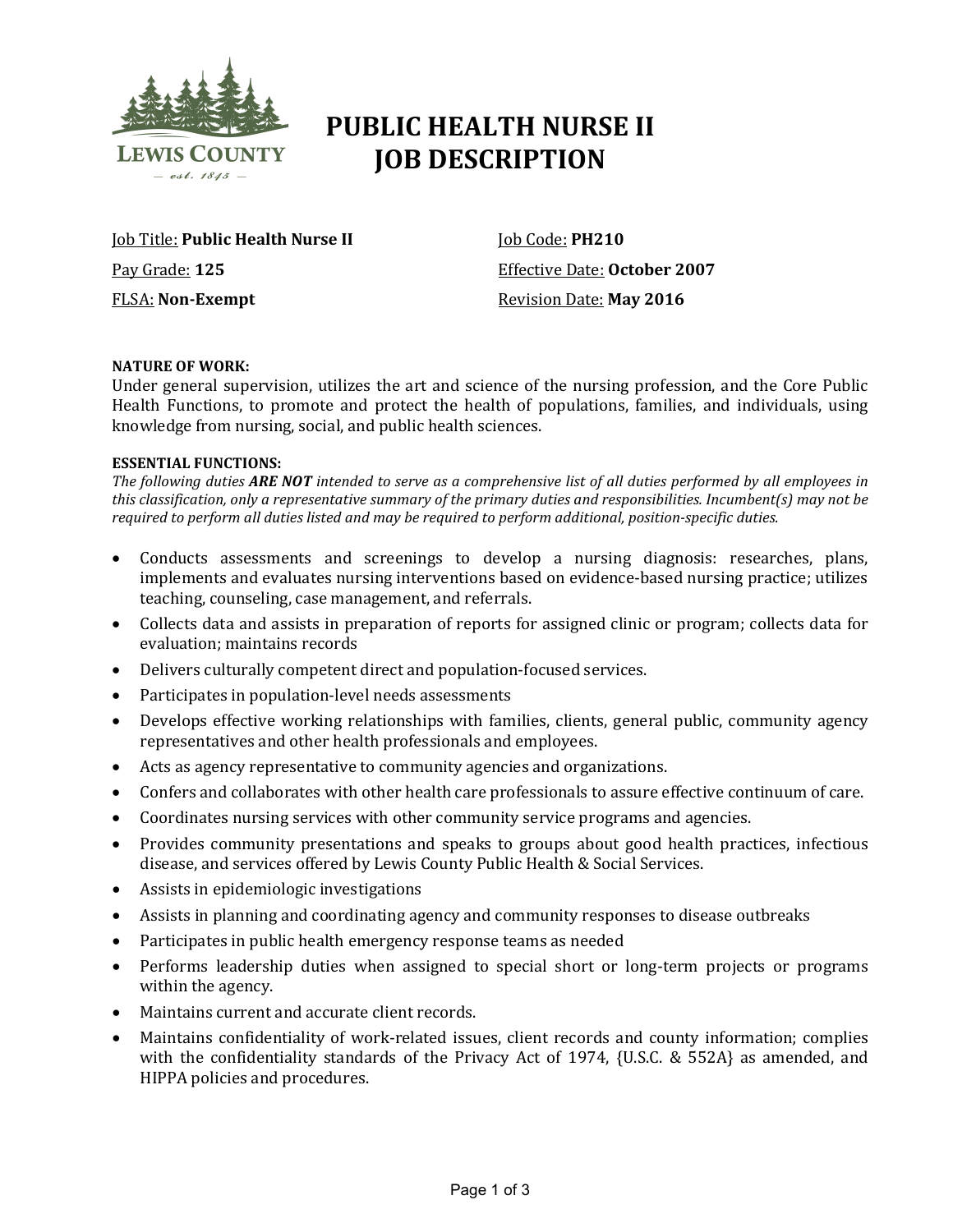# Job Title: **Public Health Nurse II** Job Code: **PH210**

#### **WORKING ENVIRONMENT / PHYSICAL DEMANDS:**

Work is performed in a variety of settings, including private home, office, schools, business sites and other community settings. Environments may present with frequent interruptions and a moderate noise level. Physical setting may be unsanitary with possible exposure to blood borne pathogens and other communicable diseases. Possible exposure to hostile individuals. Work involves light physical demands and frequent use of a personal computer.

#### **DISTINGUISHING CHARACTERISTICS:**

This is the journey level position in the Public Health Nurse job series; incumbents work under general supervision. Must possess the ability to work in situations that are broadly defined and often unique in character. Problems can be very complex and may be abstract, conceptual, or long term in nature. There is a continual requirement for innovative thought and synthesis, perhaps at a theoretical level. Must have the ability to collaborate regarding new policies and procedures.

#### **EMPLOYMENT STANDARDS:**

Bachelors Degree in Nursing from an accredited nursing program approved by the National League for Nursing, AND two (2) year's experience as a Registered Nurse in public health programs; OR six (6) years of nursing experience with at least three (3) years experience applicable to community, public health nursing.

A valid Washington State Driver's License is required. Must possess a current Washington State license as a Registered Professional Nurse.

# **KNOWLEDGE AND SKILLS REQUIRED:**

# **Knowledge of:**

- County policies and procedures.
- Federal, State, and County laws, codes, rules, and regulations related to public health.
- Modern nursing principles, techniques, and procedures for the evaluation and care of clients.
- Medical terminology, anatomy, physiology, and concepts of disease.
- Public health nursing principles and practices, including health maintenance, promotion, and prevention.
- Principles of health education and counseling.
- Local community resources and public health programs for appropriate referrals.
- Public health protocols, communicable disease issues, and reporting standards.
- Principles of medical record documentation and records management.
- Customer service and public relations methods and practices.

#### **Skills in:**

- Providing effective nursing services, assessing patient situations, and taking effective courses of action within scope of authority.
- Conducting nursing assessments and diagnosing physical and psycho-social health needs.
- Exercising initiative and judgment in selecting proper nursing intervention.
- Monitoring and evaluating client progress.
- Applying public health nursing principles.
- Responding appropriately to emergency situations.
- Providing effective health education.